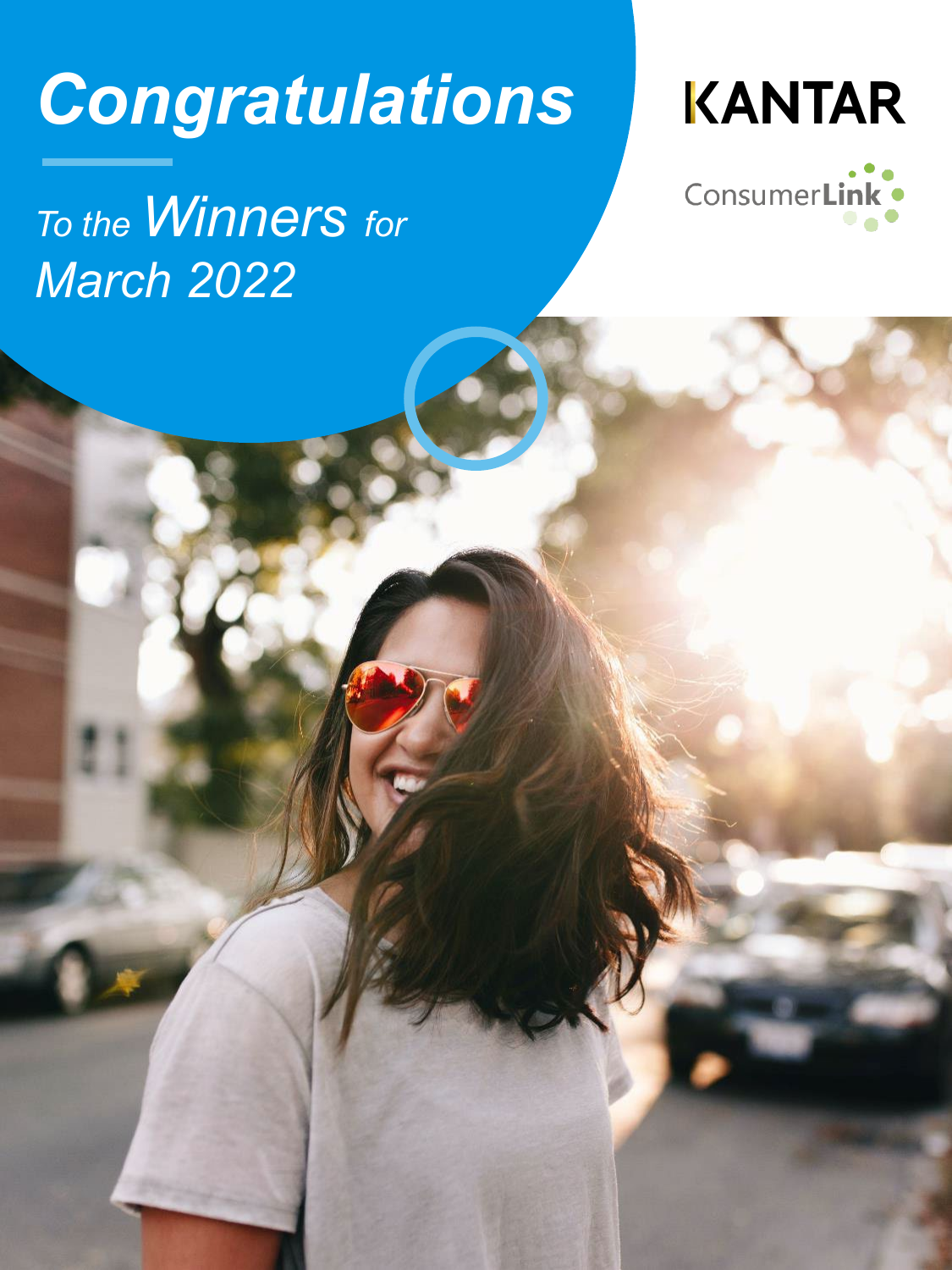## KANTAR *<u>Glybuys</u>* **ConsumerLink**

### *Congratulations To Our Monthly Prize Draw Winner Of 500 Flybuys*

### Jason, Otago

#### **Congratulations to our Summer Beverages survey winners of \$50 cash:**

From the household of Muhammad in Auckland From the household of Raymond in Wellington From the household of Jessica in Auckland

#### **Congratulations to our Regions Research survey winners of \$50 cash:**

From the household of Changbae in Auckland From the household of Kirstyn in Waikato

#### **Congratulations to our Ride Share survey winners of \$50 cash:**

Kaine, Auckland Vicki, Auckland

### **Congratulations to our Media & Classifications survey winners of \$250 cash:** From the household of Keki in Manawatu-Wanganui From the household of Samara in Bay of Plenty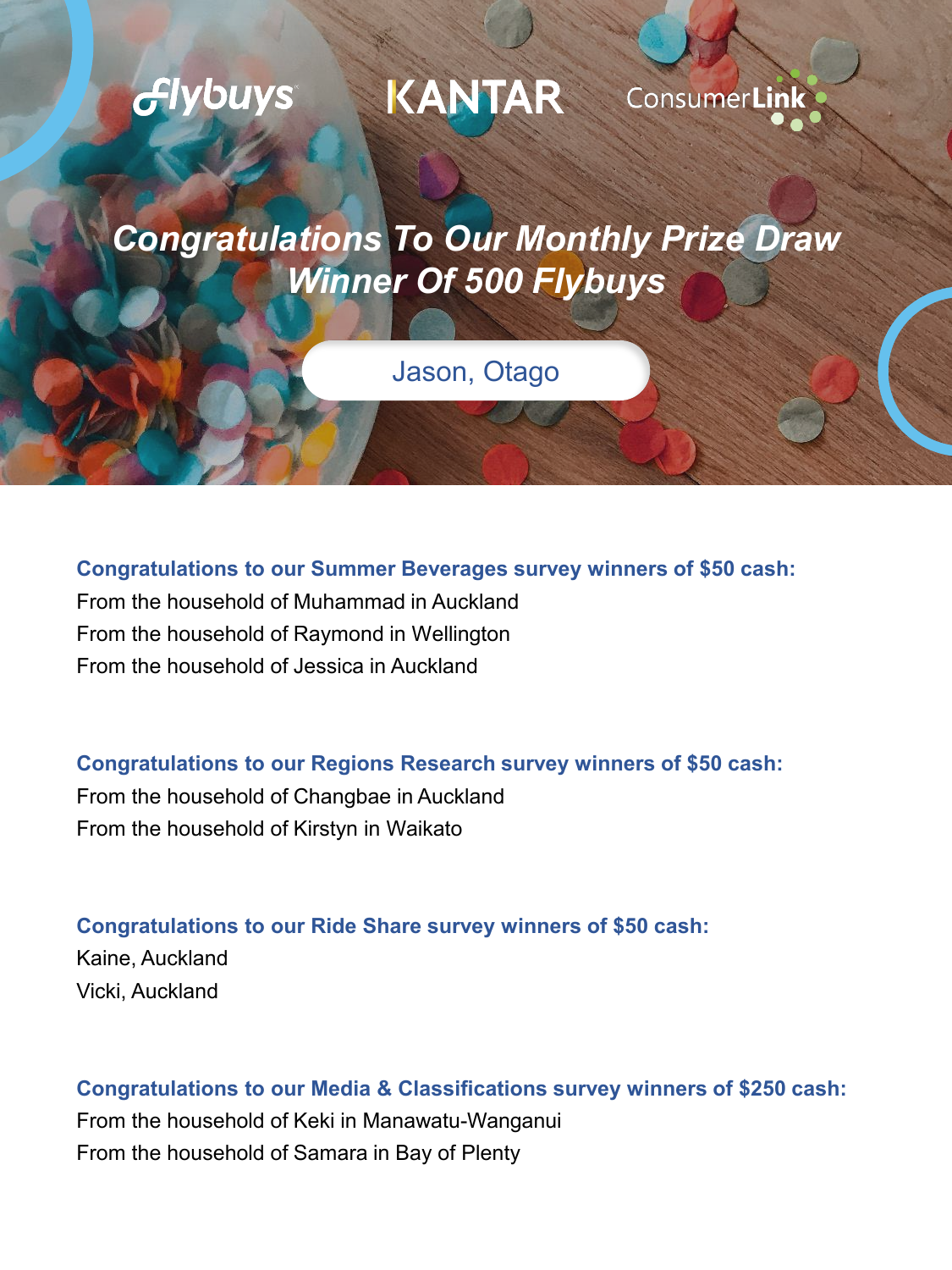#### **Congratulations to our Snacks survey winners of \$50 cash:**

From the household of Brent in Canterbury Nathan, Auckland From the household of Carly in Auckland

#### **Congratulations to our Communication survey winners of \$50 cash:**

Corey, Wellington From the household of Lesley in Bay of Plenty Ahadu, Auckland

#### **Congratulations to our Fastfood survey winners of \$50 cash:**

Nathan, Auckland From the household of Deon of Manawatu-Wanganui

**Congratulations to our Telecommunications survey winners \$50 cash:** From the household of Cheryl in Northland From the household of Miodrag in Auckland

**Congratulations to our Hearing Difficulties survey winners of \$50 cash:** From the household of William in Auckland From the household of Mike in Waikato Benjamin, Canterbury

**Congratulations to our LTP survey winners of \$100 cash:**  Linda, Auckland Nicky, Auckland Nola, Auckland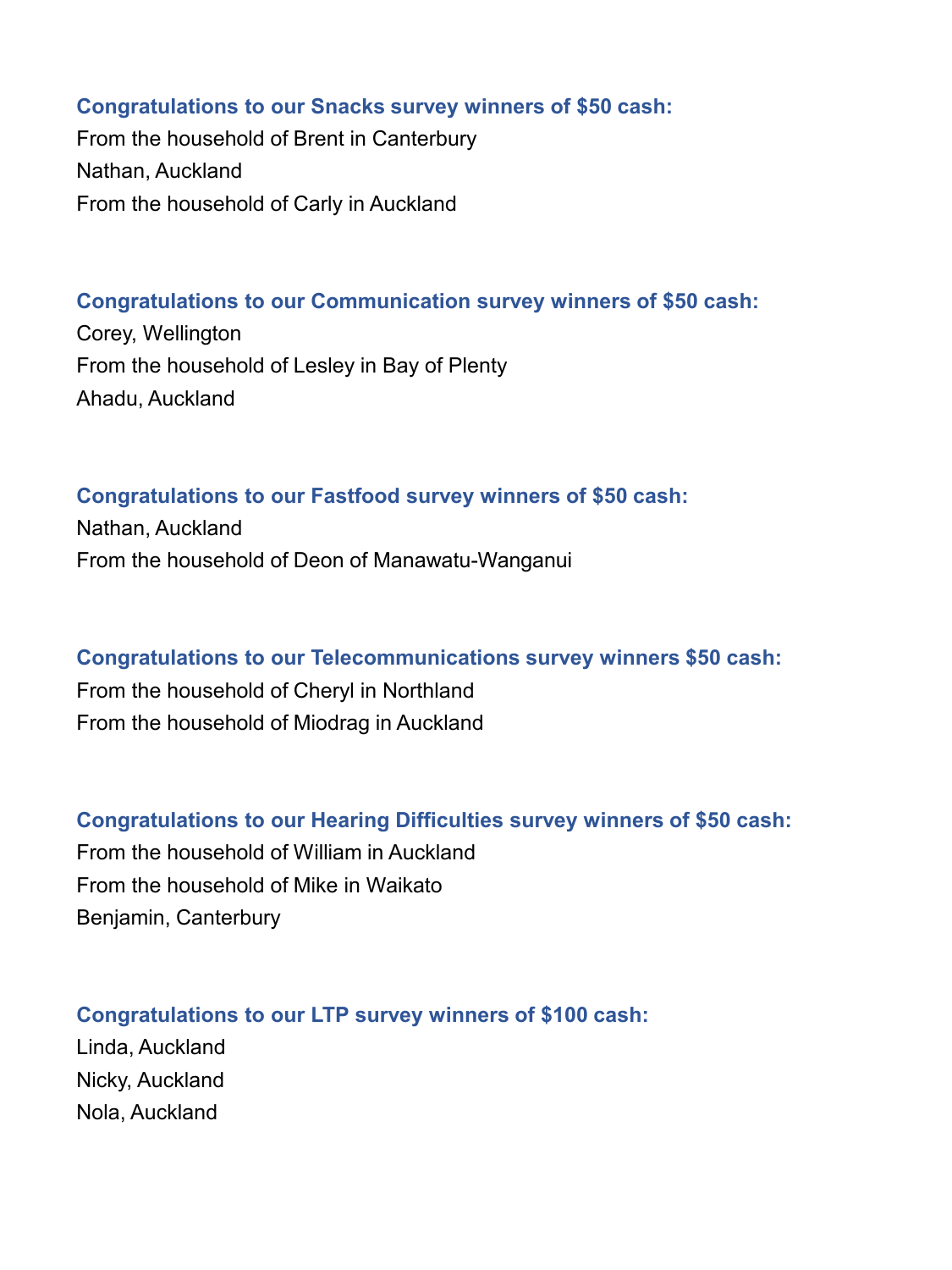#### **Congratulations to our Learners and Teachers survey winners of \$50 cash:**

Cosima, Tasman From the household of Sandra in Auckland

#### **Congratulations to our survey about Auckland winners of \$50 cash:**

Chelsea Sau Fan

## **KANTAR**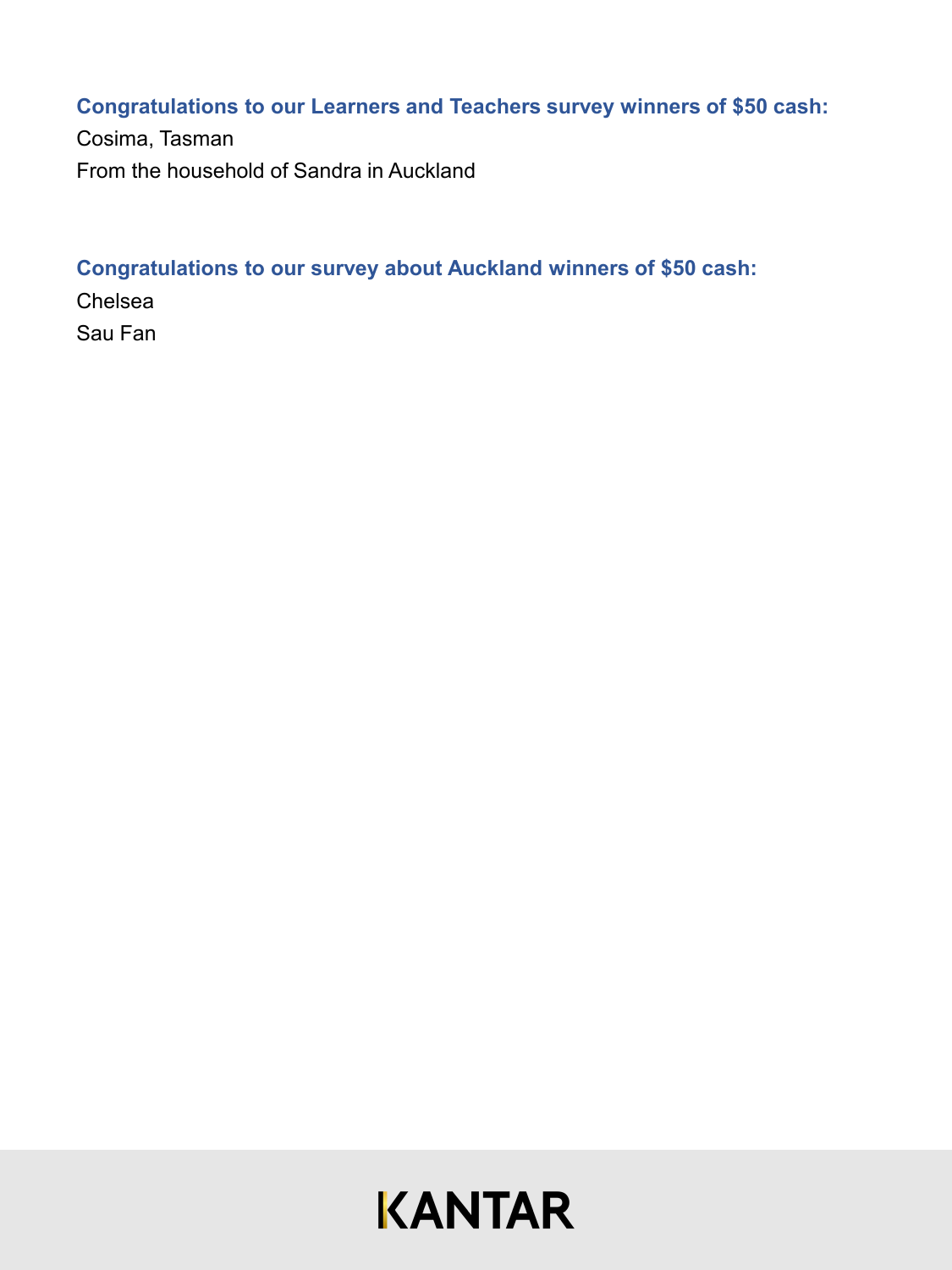# *Congratulations*



# *To the Winners for April 2022*

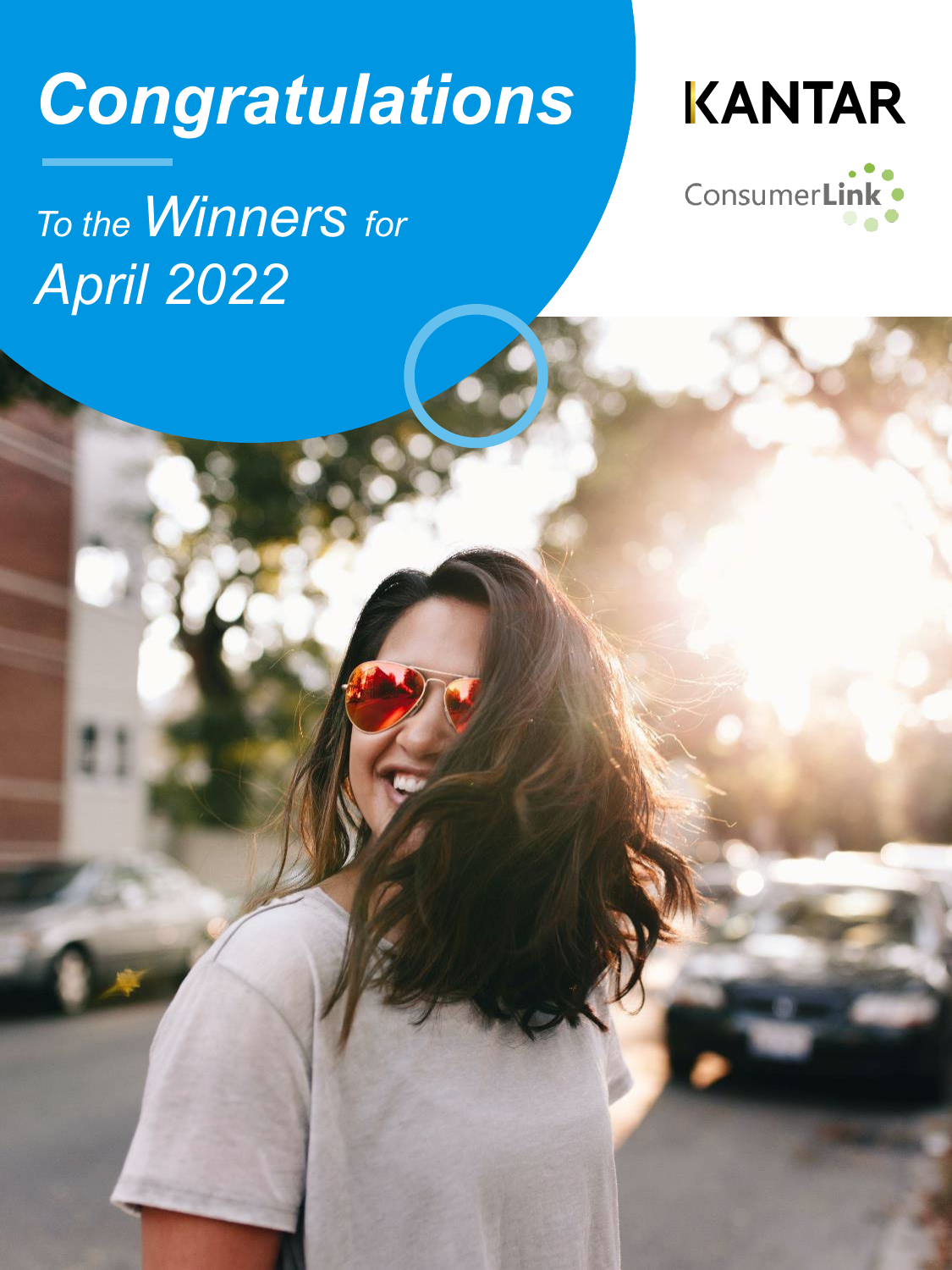

**Congratulations to our Quarter 1 Welcome Survey 2021 winner of 1000 Flybuys:** John, Wellington

#### **Congratulations to our Fastfood survey winners of \$50 cash:**

From the household of Brent, Canterbury From the household of Jenna, Auckland

#### **Congratulations to our 16-49Year Old survey winners of \$50 GiftPay vouchers:**

From the household of Cushla, Waikato From the household of Joanne, Waikato From the household of Virginia, Waikato

### **Congratulations to our Communications Track survey winners of \$50 GiftPay vouchers:**

Anna, Auckland Christabel, Manawatu-Wanganui Jessica, Wellington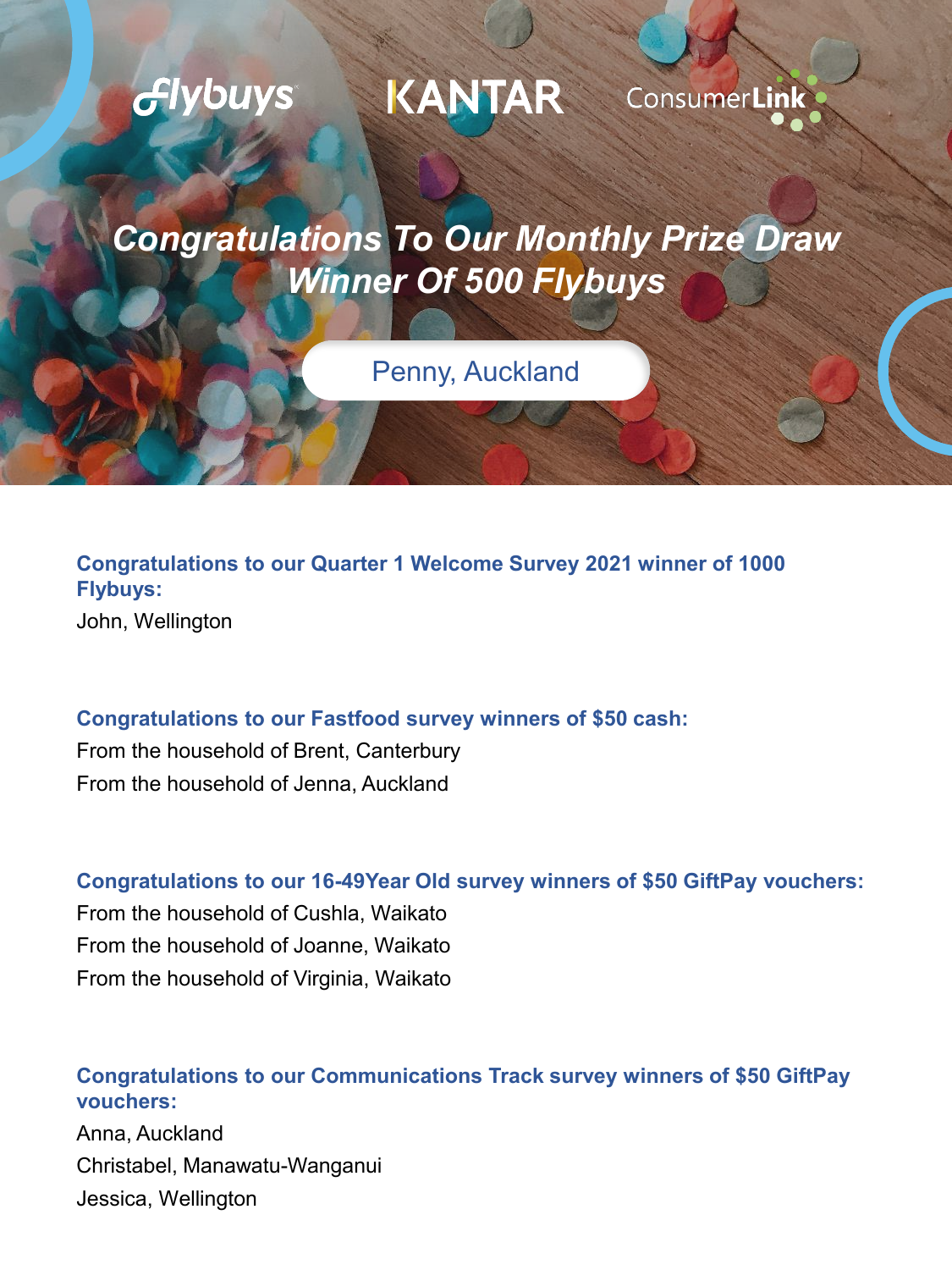#### **Congratulations to our Telecommunications survey winners of \$50 GiftPay vouchers:**

Ron, Auckland Razina, Auckland

#### **Congratulations to our NPD survey winners of \$50 GiftPay vouchers:**

Vinay, Auckland Isaa, Canterbury Fennis, Bay of Plenty

#### **Congratulations to our Food Brands survey winners of \$50 GiftPay vouchers:**

Manjula, Auckland Patricia, Canterbury Wellson, Auckland Alina, Auckland

#### **Congratulations to our survey winners about Auckland of \$50 GiftPay vouchers:**

Wendy **Elizabeth** 

#### **Congratulations to our University survey winners of \$100 GiftPay vouchers:**

**Talitha** Lauren Kamleshwar, Wellington Jacquelyn, Wellington